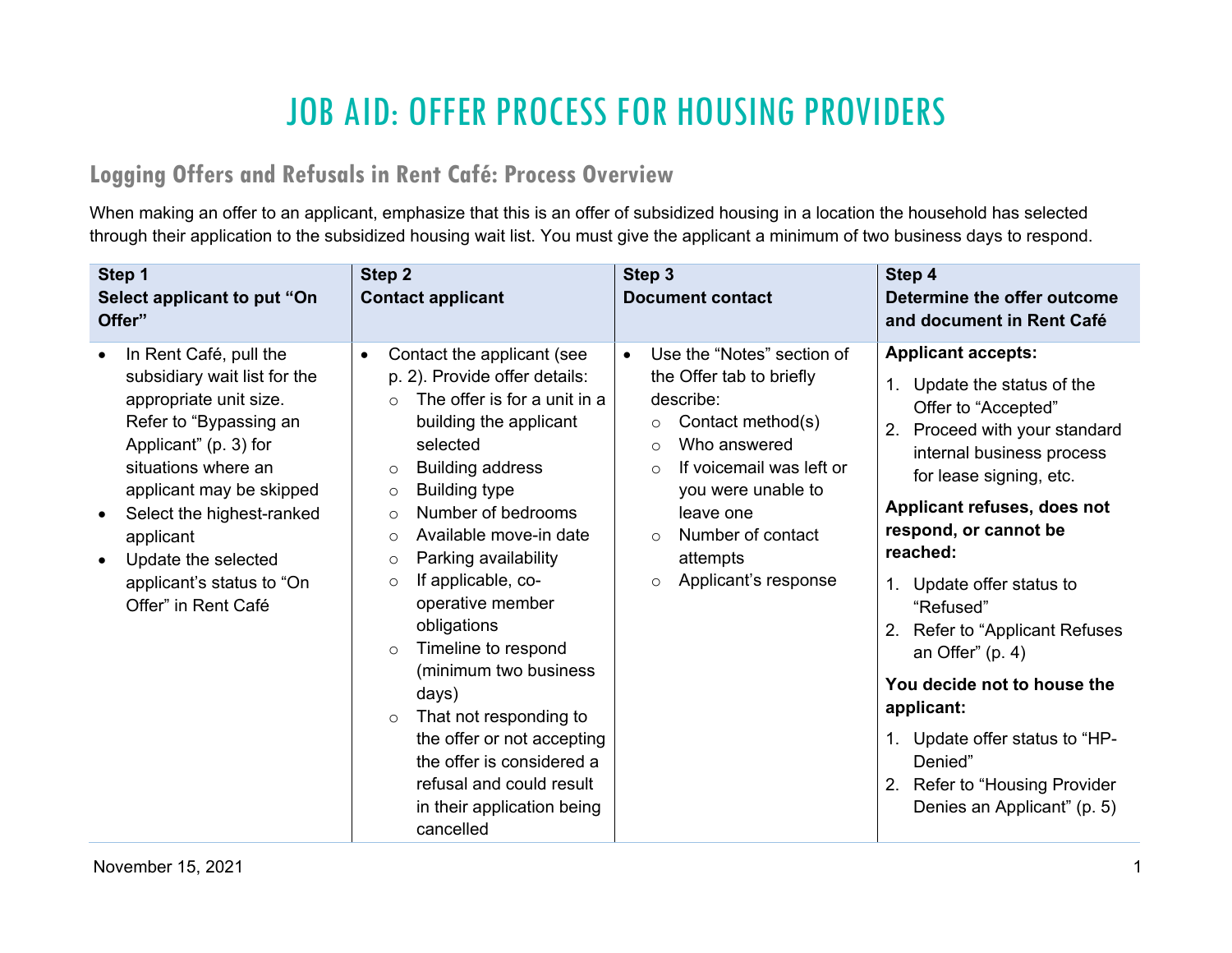## **Minimum Requirements for Contacting Applicants**

Housing providers are required to make reasonable attempts to contact an applicant with an offer. This means that if an applicant does not respond to a phone call to their primary number, housing providers must attempt to contact applicants using all phone numbers, alternate contact numbers, emails or other contact methods shown in the applicant's file, unless an applicant has requested otherwise. If there is no response to the initial call, housing providers must make a minimum of two more attempts to contact the applicant. If there are multiple ways to contact the applicant (e.g., phone number, email address, alternate contact), make at least one attempt using each contact method.

| <b>Situation</b>                                                                                 | <b>Action</b>                                                                                                                                                                                                                                                                                                                                                                                                                                                                                                                                                                                                                                                                                     |
|--------------------------------------------------------------------------------------------------|---------------------------------------------------------------------------------------------------------------------------------------------------------------------------------------------------------------------------------------------------------------------------------------------------------------------------------------------------------------------------------------------------------------------------------------------------------------------------------------------------------------------------------------------------------------------------------------------------------------------------------------------------------------------------------------------------|
| Applicant does not respond directly<br>to initial phone call                                     | Leave a voicemail outlining the details of the offer. Attempt to reach the applicant through<br>all additional phone numbers, email addresses and alternate contacts listed in the<br>application. Repeat phone calls should be made at different times of day.<br><b>Applicant responds:</b><br>Proceed with offer - refer to "Logging Offers and Refusals in Rent Café" (p. 1)<br>Applicant does not respond, or unable to leave a voicemail or email:<br>Ensure that three attempts have been made to contact the applicant, including sending<br>$\bullet$<br>emails and contacting an alternate contact<br>Proceed with refusal - refer to "Logging Offers and Refusals in Rent Café" (p. 1) |
| The primary phone number is not in<br>service, or you are unable to leave a<br>voicemail message | Attempt to reach the applicant through any additional phone numbers, email addresses<br>and alternate contacts.<br><b>Applicant responds:</b><br>Proceed with offer - refer to "Logging Offers and Refusals in Rent Café" (p. 1)<br>Applicant does not respond, or unable to leave a voicemail or email:<br>Ensure that three attempts have been made to contact the applicant, including sending<br>emails and contacting an alternate contact<br>Proceed with refusal - refer to "Logging Offers and Refusals in Rent Café" (p. 1)                                                                                                                                                              |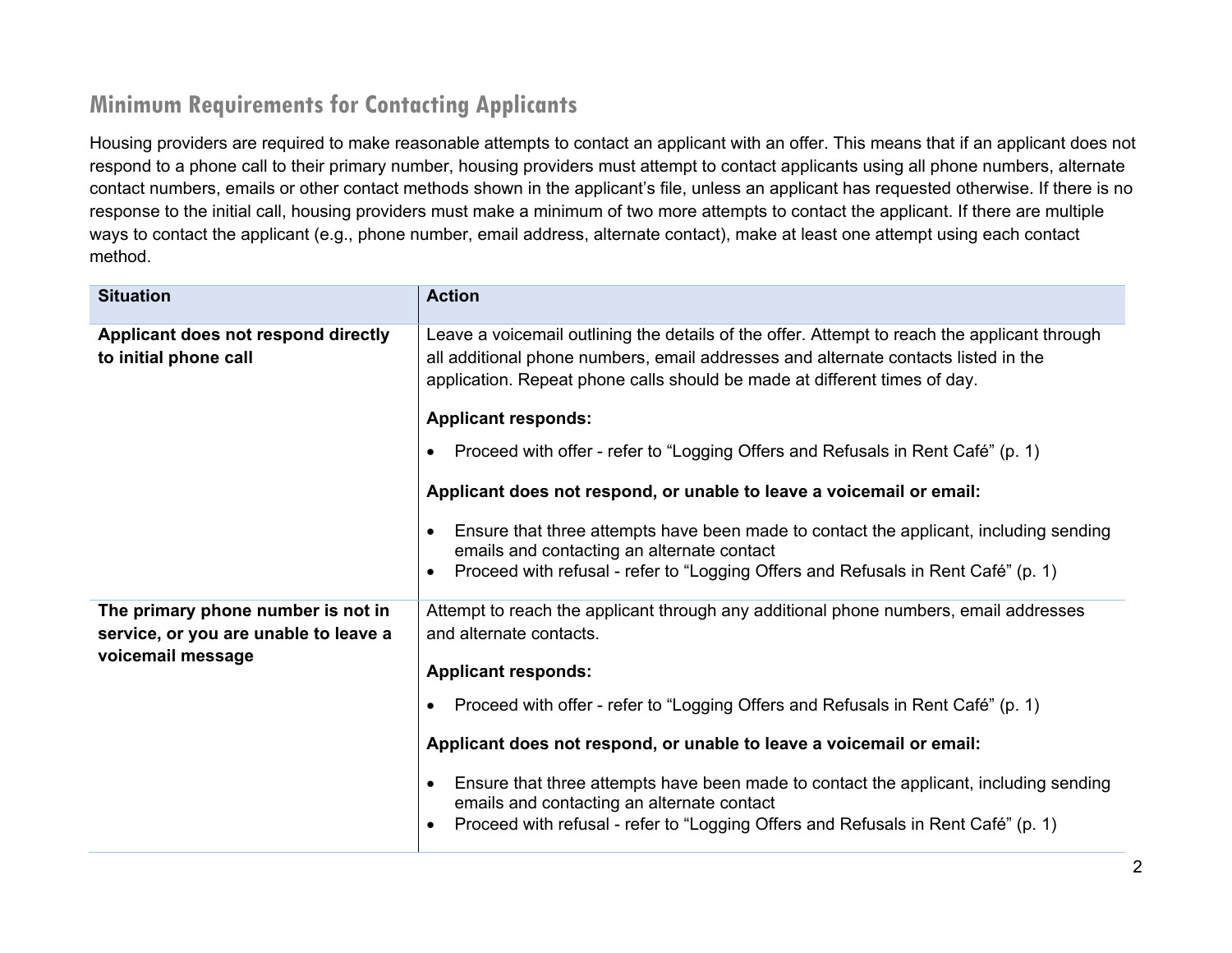# **Bypassing a Chronological Applicant**

Housing providers who are using their subsidiary wait lists to select a household for an available unit may bypass chronological applicants in the situations outlined below, depending on if a previous offer was made. This rule does not apply for units that are being offered through the online choice-based renting process.

| <b>Situation</b>                                                                                                    | <b>No Previous Offer Made</b>                                                                                                                        | <b>Previous Offer Made</b>                                                                                               |
|---------------------------------------------------------------------------------------------------------------------|------------------------------------------------------------------------------------------------------------------------------------------------------|--------------------------------------------------------------------------------------------------------------------------|
| Parking is not available with the unit                                                                              | If you have not previously made an offer to<br>the applicant, follow the process outlined in<br>"Logging Offers and Refusals in Rent Café"<br>(p. 1) | If the applicant has previously refused an<br>offer from you because parking was not<br>available, bypass the applicant. |
| The unit is a bachelor unit                                                                                         | If you have not previously made an offer to<br>the applicant, follow the process outlined in<br>"Logging Offers and Refusals in Rent Café"<br>(p. 1) | If the applicant has previously refused an<br>offer from you for a bachelor unit, bypass<br>the applicant.               |
| A pending change to the application<br>impacts eligibility for the unit (e.g.,<br>requesting an additional bedroom) | Bypass the applicant                                                                                                                                 | Bypass the applicant.                                                                                                    |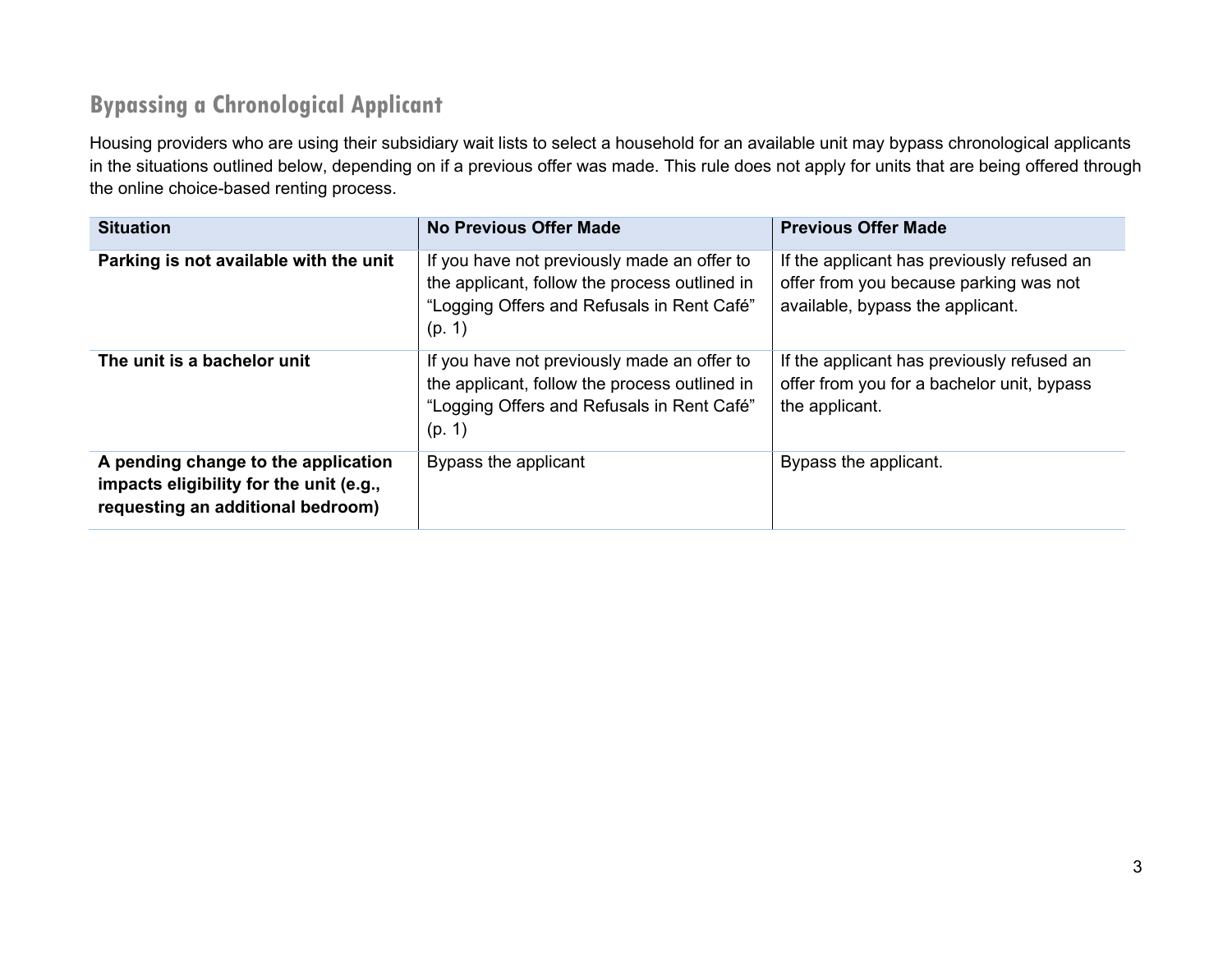### **Applicant Refuses an Offer**

| <b>Situation</b>                                                                  | <b>Select Reason Code</b>                                    | <b>Record Additional Notes</b>                                                                                                                 |
|-----------------------------------------------------------------------------------|--------------------------------------------------------------|------------------------------------------------------------------------------------------------------------------------------------------------|
| Applicant requires parking, but no<br>parking is available*                       | <b>"DO NOT INCREMENT</b><br><b>REFUSALS"</b>                 | Record "Applicant requires parking, no parking available".                                                                                     |
|                                                                                   |                                                              | Include any additional information provided by applicant.                                                                                      |
| Applicant qualifies for a bachelor or                                             | <b>"DO NOT INCREMENT</b>                                     | Record "Refused offer for bachelor unit".                                                                                                      |
| one-bedroom unit and refuses an<br>offer for a bachelor unit*                     | <b>REFUSALS"</b>                                             | Include any additional information provided by applicant.                                                                                      |
| Applicant indicates they cannot move<br>due to COVID-19 pandemic                  | "Other"                                                      | Record "Applicant unable to move due to COVID-19<br>pandemic". Housing Access Unit will review the refusal and<br>may reinstate the applicant. |
| Applicant not interested in unit, e.g.,                                           | Choose appropriate Refusal                                   | Briefly summarize additional information including why the                                                                                     |
| due to location, building or unit type,<br>or unit characteristics                | Reason (e.g., Doesn't like<br>building/unit, Unit too Small) | applicant refused (e.g., applicant prefers different location<br>for unit, applicant prefers a unit with a balcony).                           |
| Applicant does not attend unit<br>viewing or lease signing without<br>explanation | "Other"                                                      | Record "Applicant did not attend viewing/lease signing."                                                                                       |
| No response from Applicant within                                                 | "No Response"                                                | Record "Applicant did not respond".                                                                                                            |
| specified time frame after an offer is<br>made                                    |                                                              | Include how the applicant was contacted, if a message was                                                                                      |
|                                                                                   |                                                              | left or were unable to leave a message, and number of<br>times attempted to contact.                                                           |
| Applicant could not be reached using<br>contact information on file               | "Other"                                                      | Record "Applicant could not be contacted." List the methods<br>you used to contact the applicant.                                              |

\***Note:** Refusals are not counted for applicants offered units without parking or bachelor units through the conventional offer process using a housing provider's subsidiary wait list. If an applicant places a bid for a bachelor unit, or a unit without parking, through the online offer process and subsequently turns it down, it is counted as a refusal, as vacancy postings include information about unit size and parking availability. Housing Access Unit will complete a Decision Review if requested by the applicant.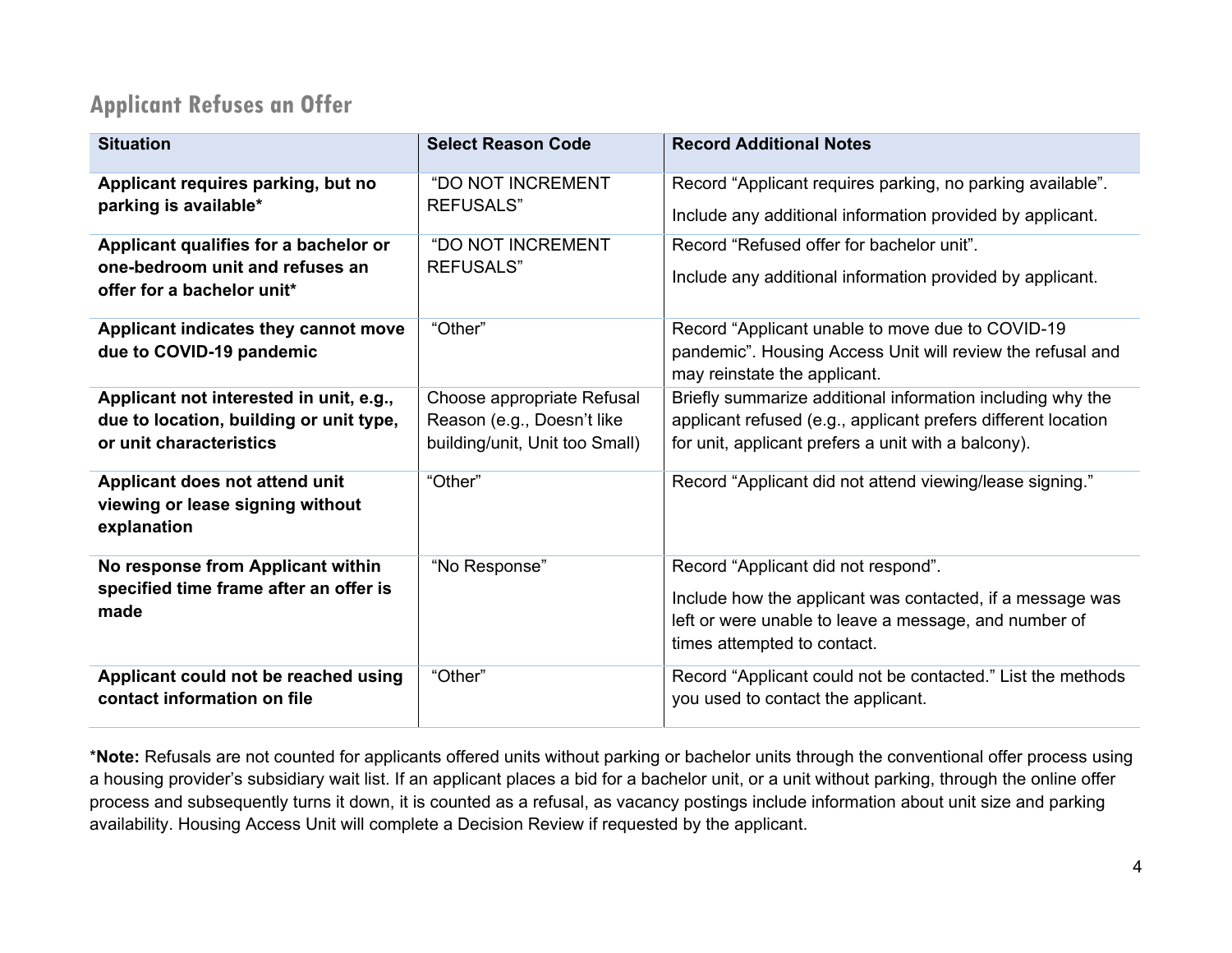### **Housing Provider Denies an Applicant**

Housing providers may refuse to offer a unit to an applicant in accordance with the *Housing Services Act, 2011*. This job aid outlines how to record a housing provider denial in Rent Café. You must also follow your internal process to notify an applicant that you will not house them and inform them of their right to request a review, with the exception of situations where an applicant's income or assets exceed York Region's income or asset limits, which is addressed in the table below. If the applicant requests a review, follow the review process outlined in your internal policies.

| <b>Situation</b>                                                                                                                                                        | <b>Reason Code</b>                   | <b>Additional Notes</b>                                                                                                                 |
|-------------------------------------------------------------------------------------------------------------------------------------------------------------------------|--------------------------------------|-----------------------------------------------------------------------------------------------------------------------------------------|
| The applicant does not meet the<br>mandate of the provider under section<br>76 of the Housing Services Act, 2011                                                        | "Contrary to Provider<br>Mandate"    | Briefly summarize details for denial and provide explanation<br>why applicant does not meet mandate.                                    |
| The applicant's rental history<br>indicates they are not likely to pay<br>rent                                                                                          | "Poor Rent Paying History"           | Briefly summarize details for denial and of applicant's rental<br>history.                                                              |
| The applicant is not likely to<br>participate as a member of a housing<br>co-operative                                                                                  | "Other"                              | Record "applicant is not likely to participate as a member of<br>a housing co-operative" and provide brief explanation.                 |
| The unit's physical characteristics are<br>not suitable for the household                                                                                               | "Unit Not Suitable for<br>Household" | Briefly identify additional information on why unit is not<br>suitable.                                                                 |
| Within the past five years, a member<br>of the household was evicted from a<br>community housing unit due to an<br>illegal act outlined in O. Reg. 367/11,<br>s. 50(1)5 | "Other"                              | Record "Applicant has previously been evicted due to an<br>illegal act".                                                                |
| The applicant's income results in a<br>rent-geared-to-income calculation<br>equivalent to the market rent/housing<br>charge                                             | "Income too High"                    | Record "Applicant's rent/housing charge would be<br>equivalent to market."<br>Briefly identify additional information in Details field. |